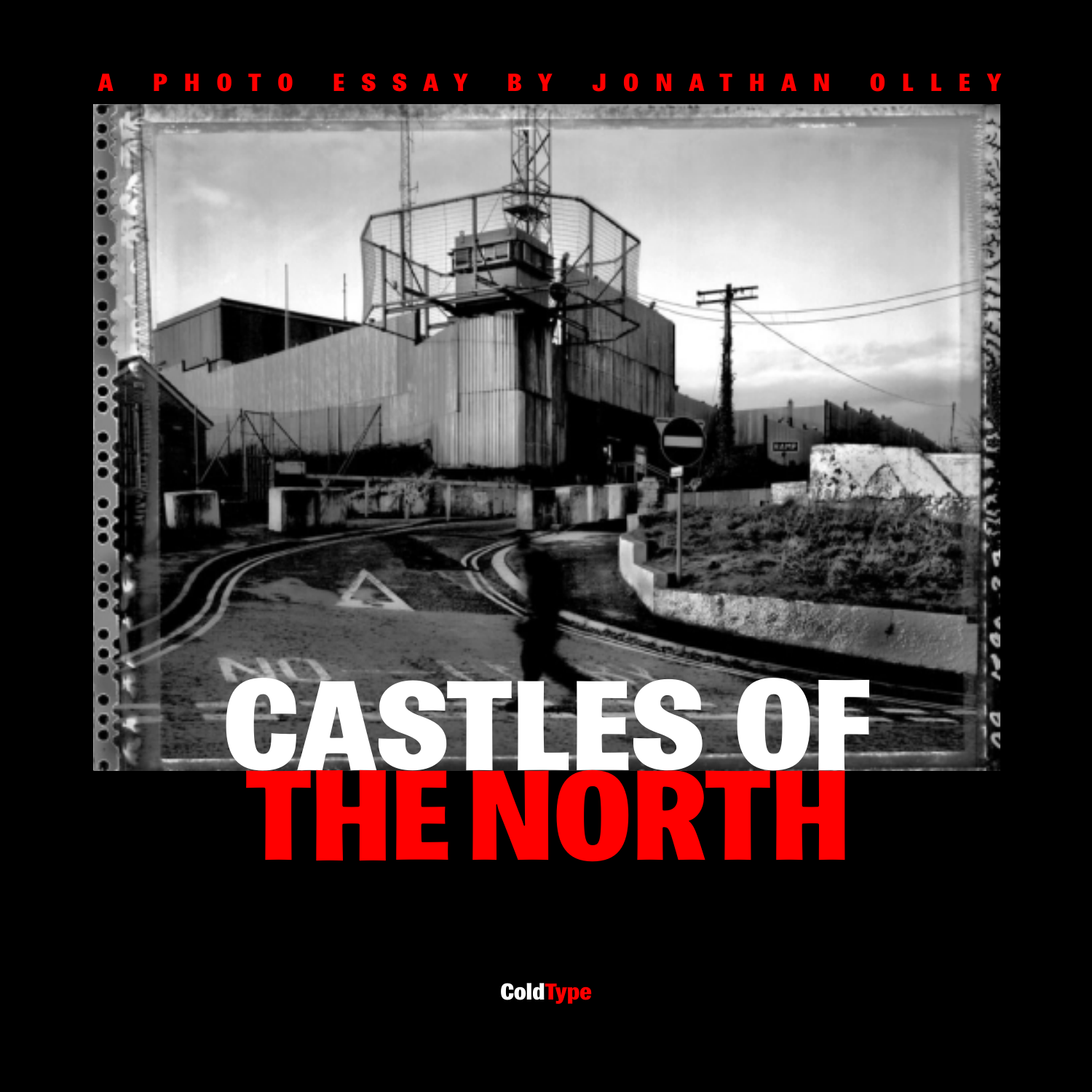# CASTLES OF THE NORTH

A PHOTO ESSAY BY JONATHAN OLLEY

Journalists, photographers and camera crews have followed the conflict between Protestants and Catholics in Northern Ireland closely for years now, but attention has rarely been given to the consequences the conflict had for the urban environment. Photographer Jonathan Olley photographed the British army's heavily-armed observation posts and forts which define the street scene in Northern Ireland. They loom up over shops, pubs and fish and chips shops like modern castles. Now that the army is withdrawing as a part of the peace process, the buildings and towers are being demolished brick by brick.

#### INTRODUCTION | *By Liam Clarke*

British army bases in Northern<br>
Ireland have been closing, but<br>
the future of the fortresses set<br>
up by the British in Northern<br>
Ireland is less certain. With a<br>
fragile peace in progress, they continue to stand in Ireland have been closing, but the future of the fortresses set up by the British in Northern Ireland is less certain. With a

towns and strategic areas, reminders of a violent past.

Nearly every police station and army base in Northern Ireland is protected by metal walls, antirocket mesh and airlock-style controlled entry systems.To a local, the ungainly fortresses soon blend into the background, adding to the nagging tension of the place, but they hit with a jolt of recognition after a period abroad – this is home.

The British Army is particularly proud of its ring of 10 watchtowers dotted through the rolling drumlins and smiling fields of South Armagh. The area, scene of mythological Bronze Age battles and now the epicentre of resistance to British rule, is known as God's own country to the locals, and bandit or ambush country to the squaddies who patrol nervously under helicopter cover. IRA road signs warn that the local snipers are only "on hold".

Some towers command strategic points, like the Moyry pass, used to control the natives since the plantation of Ulster in the 1600s. Others are more specific. In 1986, two towers, Golf Two Zero and Golf Three Zero, were built at a cost of millions to watch the home of the local IRA commander Thomas "Slab" Murphy, a millionaire terrorist grown rich on smuggling and extortion.

Murphy, who rose to become the IRAs chief of staff, masterminded its Libyan arms importation and its British bombing campaigns from the mid-1980s right up to the Canary Wharf bombing in 1996. His home straddles the border, but every car number plate entering his farm, and every face, is recorded and logged.

Even during a ceasefire, Tom Murphy is a man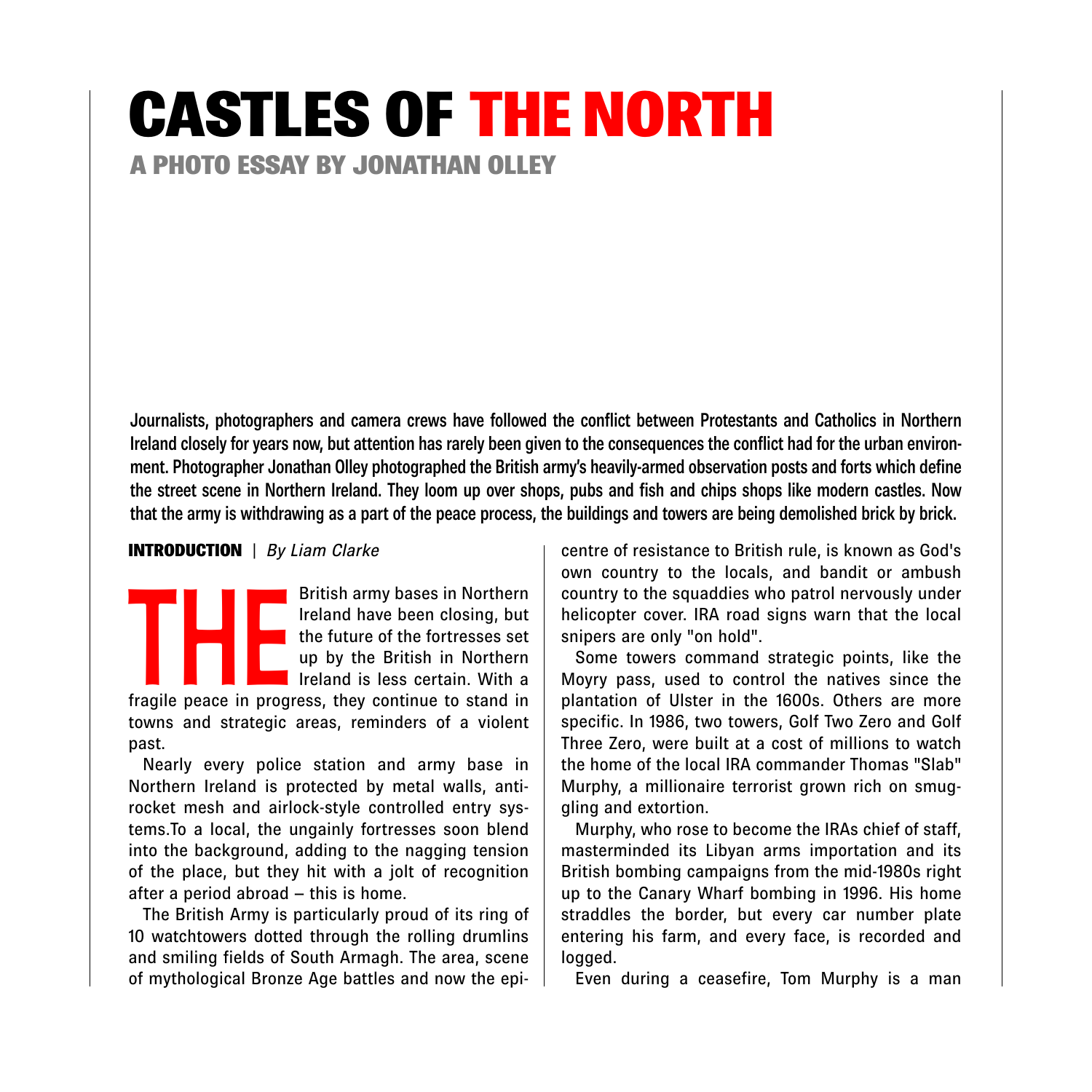worth watching and, in any case, republican dissidents are strong in the area. The maroon Cavalier used by the so-called Real IRA to carry the explosives that killed 29 people in Omagh, in August 1998, was logged moving north with its deadly cargo by two other watchtowers, Golf 50 and Golf 10, near Crossmaglen.

"The towers will be the last fortifications to go down. We'd lose bases first," a senior army source said. The towers are high-tech fortresses with rooms buried beneath, where soldiers can live for months at a time. Computer terminals are linked to the main military intelligence databases, Vengeful and Crucible, and video enhancing equipment allows soldiers to see for miles, even across the border to the Irish republic.

They are hated by the locals in this most republican of areas.

In Londonderry, one observation tower, perched above the city's historic walls at Bishop Street, was given a coat of stone cladding, like a suburban house, in a vain effort to make it blend into the Williamite fortifications.

Some towers are called 'sangars', a military term from the Raj era, meaning stone parapet. Blots on the landscape they may be, but some of Ulster's vanishing fortresses are now regarded with something approaching nostalgia.

In 1998, Ivan Barr, the Sinn Fein chairman of Strabane council, campaigned to have an inelegant checkpoint called the Camel's Hump preserved as a tourist attraction. Barr wanted its watchtower used as a "viewing gallery", but the army was having none of it. "Does he think we were born yesterday?" one officer asked, arguing that the fortresses hold structural secrets, like anti-mortar measures, which must be protected by demolition.

Since the first IRA ceasefire in 1995, 31 of the British Army's 105 bases in the province have been closed.

Most have been knocked down, but six in Fermanagh have been mothballed, locked up and guarded.

Unionists regard them as a comfort blanket against the resumption of violence, but the army would rather bulldoze them.

There are other reasons for liking the forts. One man bought a house in the shadow of Bessbrook Mill barracks (home to Britain's biggest helipad) after the IRA threatened to murder him as an alleged drugs dealer.

*This article was first published in the (London) Sunday Times Magazine, April 9, 2000.*

*Designed by Tony Sutton for ColdType.net, October 2003*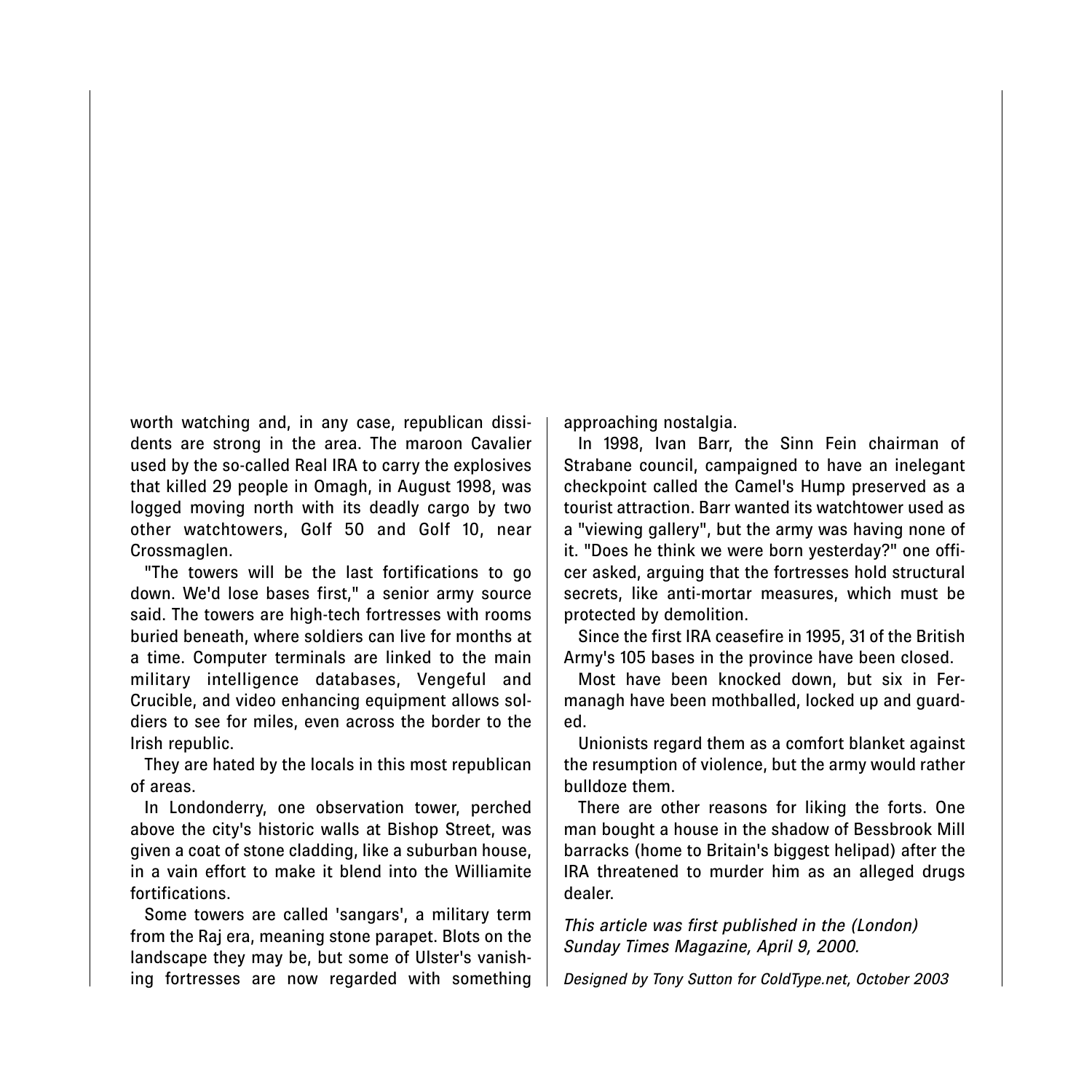

#### CROSSMAGLEN RUC STATION AND ARMY BARRACKS, SOUTH ARMAGH

Also known as Borucki Sanger Golf Five Zero, Named after James Borucki, 19, Parachute Regiment, who was blown up by IRA radio controlled bomb contained in a basket on a bicycle in the square, Crossmaglen as he returned from a foot patrol on 8th August 1976.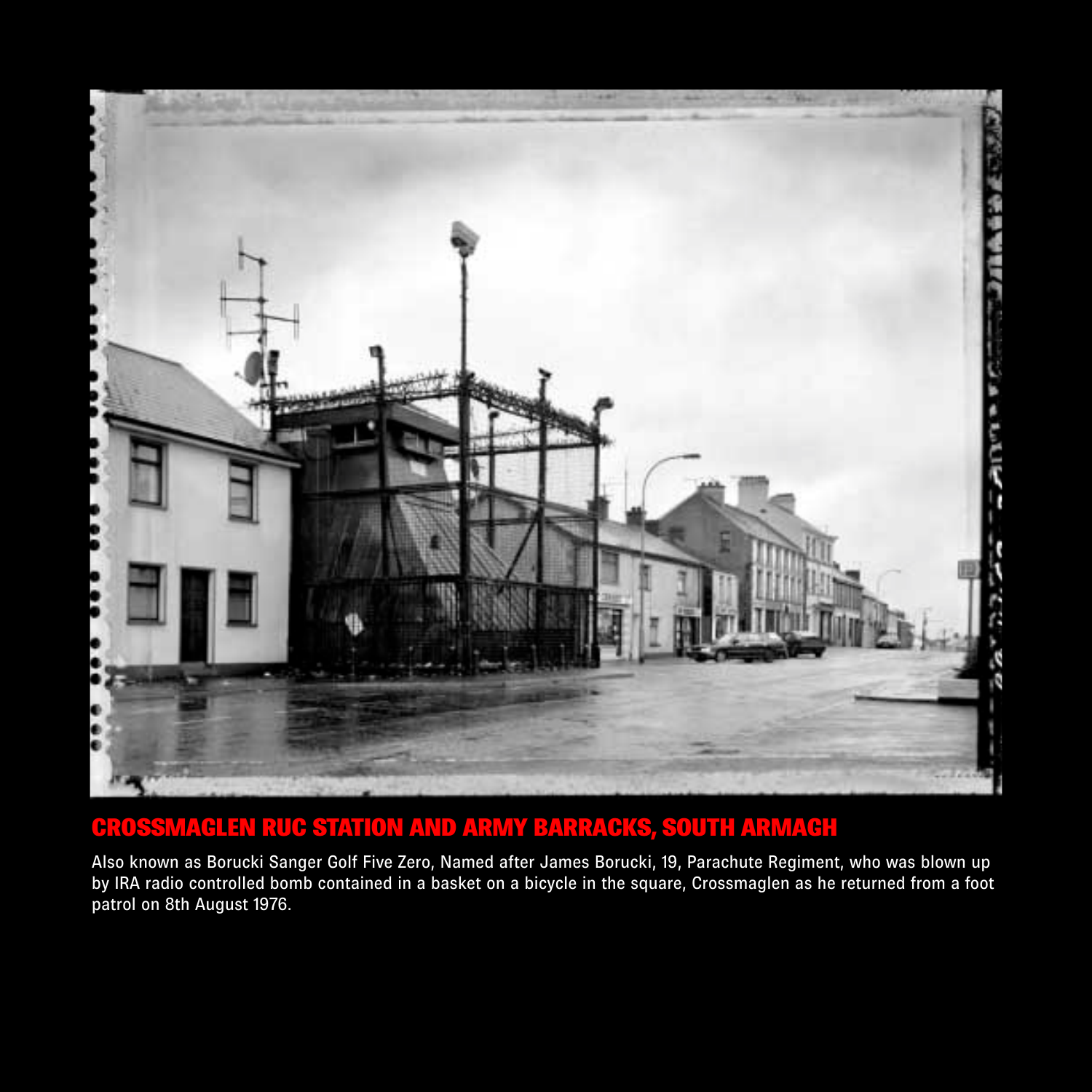

#### BRITISH ARMY FIRING RANGE, MAGILLIGAN POINT, LOUGH FOYLE, CO.LONDONDERRY

In an account of Red Hugh O'Donnell's journey north of Dundalk after his escape from Dublin Castle in 1591, a native Irish chronicler wrote of the "watches and ambuscades set by the English on the border in every remarkable pass and each road" to impede O'Donell's progress.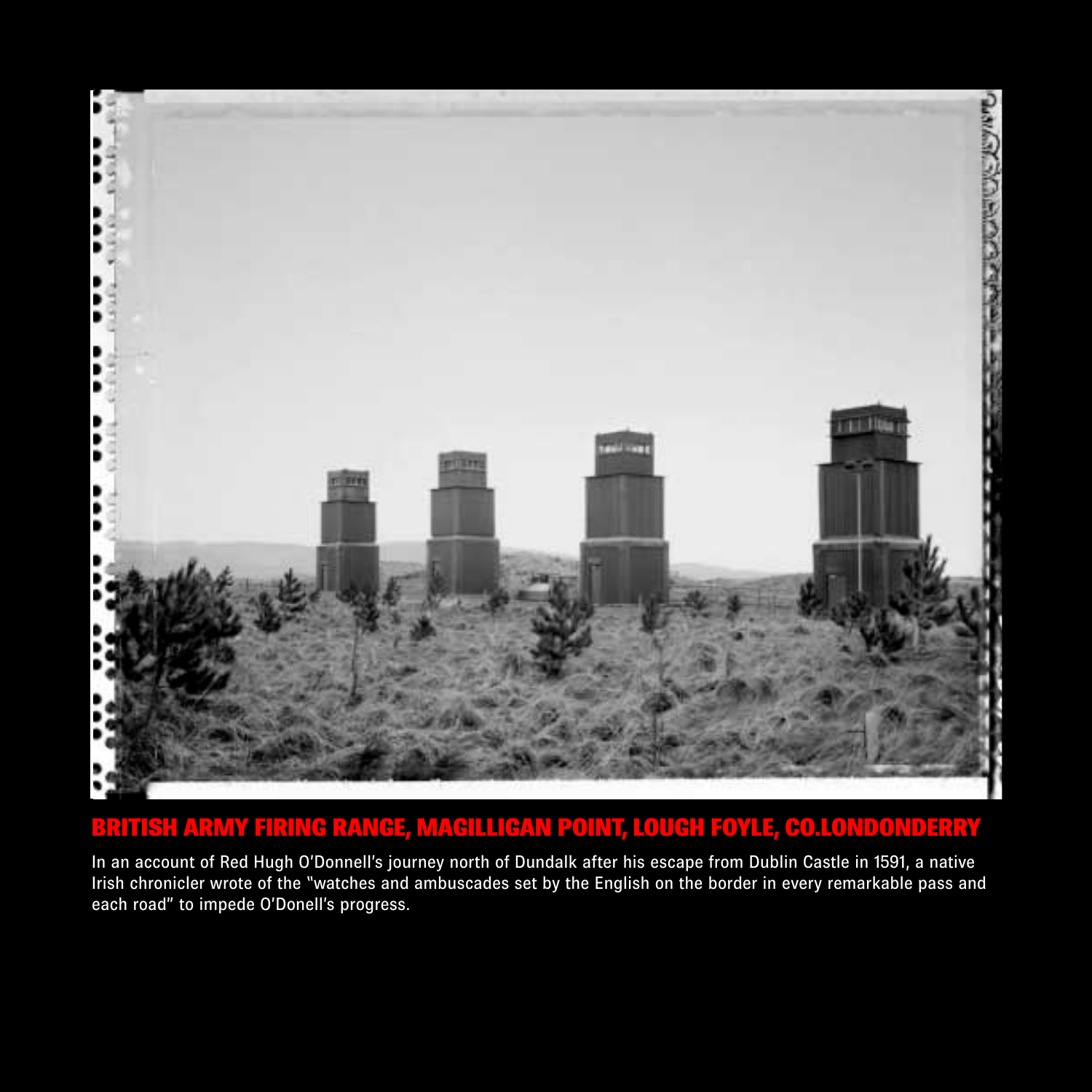

#### OUTER DEFENCES, STRABANE RUC STATION, STRABANE, COUNTY TYRONE

"The fools, the fools they think that they have pacified Ireland. But they have left us our Fenian dead. And while Ireland holds these graves, Ireland unfree shall never be at peace." – Padraig Pearse.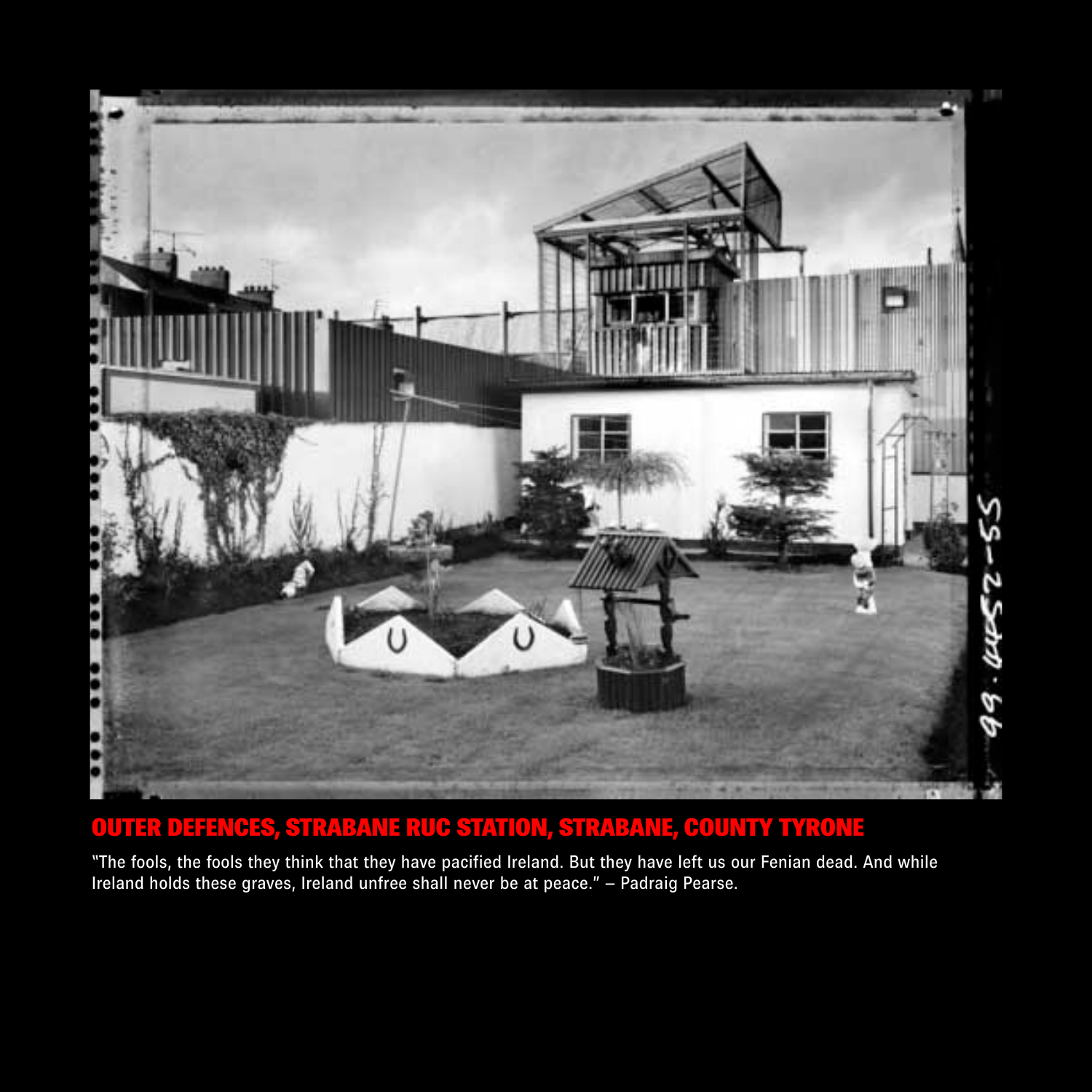

#### MOUNTPOTTINGER ROAD RUC STATION, BELFAST: THE SARACEN FACTORY

"We would go out on patrol and the kids would throw paint bombs at us, so to defeat them we had guys painting the Saracen armoured vehicles 24 hours a day. So the locals, upon seeing the freshly painted vehicles assumed that we were manufacturing new ones and the barracks became known as the Saracen factory." – (Ex-captain Royal Logistics Corps, British Army).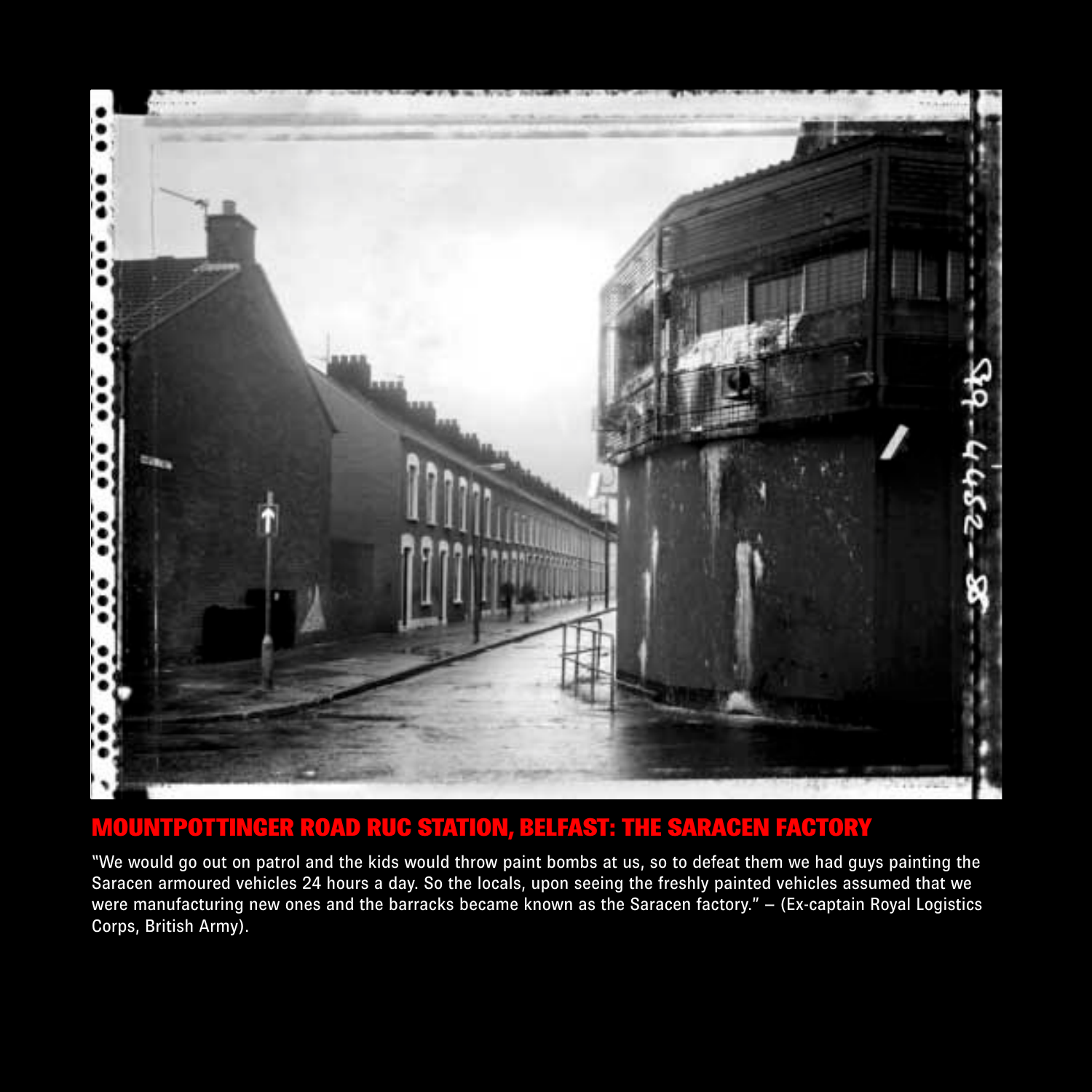

#### BESSBROOK MILL: BRITISH ARMY H.Q. FOR SOUTH ARMAGH.

"This unfortunate district of Crossmaglen has been to my own knowledge – having been in this circuit for the last 14 years – always a stain on the fair province of Ulster." – (Mr Justice Lawson at the Crumlin Road Courthouse Spring Assizes, 1883).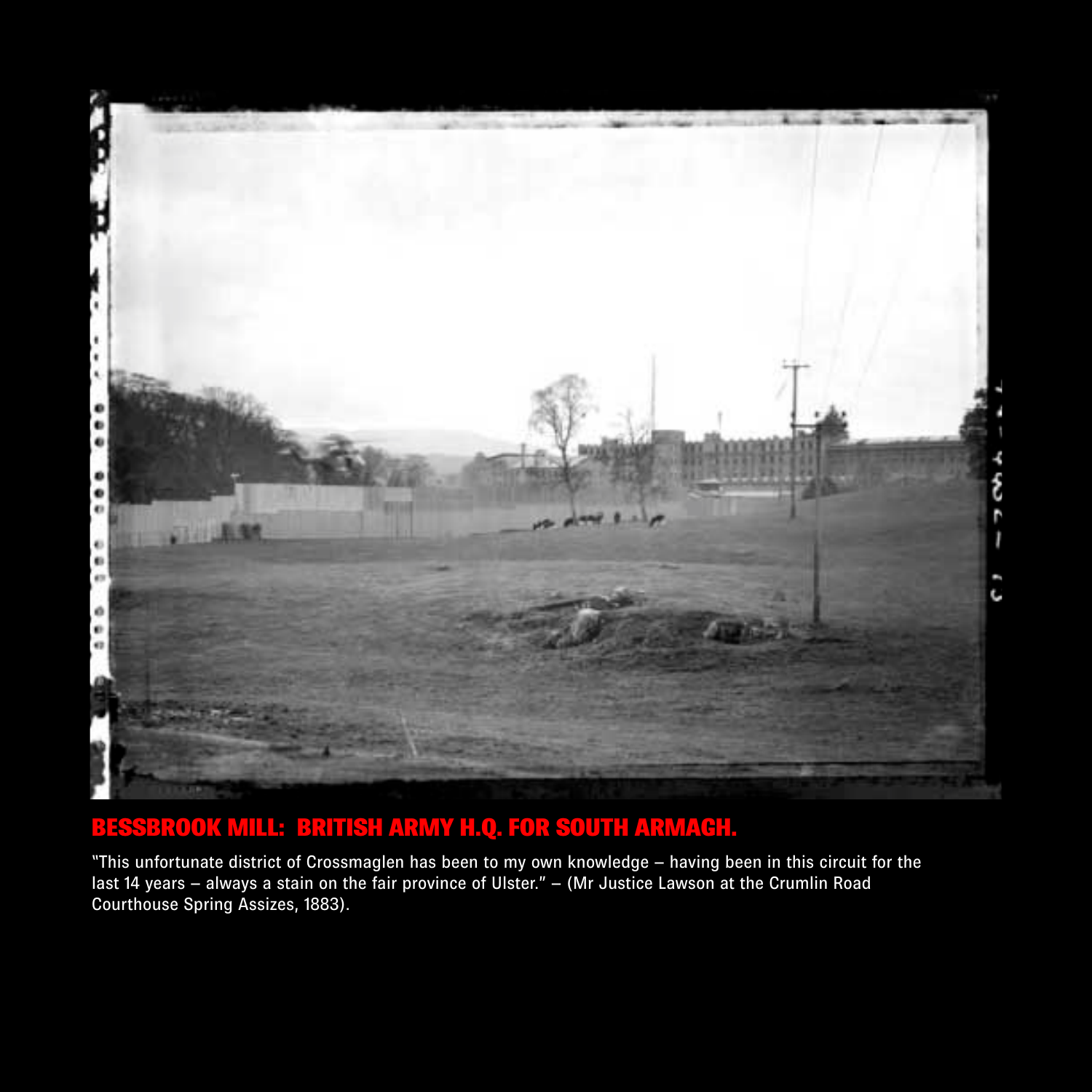

#### MILLTOWN CEMETERY AND RUC STATION, FALLS ROAD, BELFAST

*On February 6, 1992 Fermanagh dog warden, Eric Glass, was called to a remote farm on the border to remove a black Labrador bitch that had bitten farm owner Pat Loughran's niece. Glass had just stopped his van at the farm gate when two masked men armed with a Kalashnikov rifle and a handgun ran towards the side of the van and began to scream. The report was bogus; Glass had been enticed into an IRA ambush. With seven bullet holes in one leg and the bone of the other shattered by a ricochet, Glass returned fire, killing 21 -year-old Joe MacManus, an IRA volunteer. It is hard to think of a less glorious act., but MacManus was "accorded a funeral imbued with the symbolism of martyrdom" in the cause of Irish Freedom.*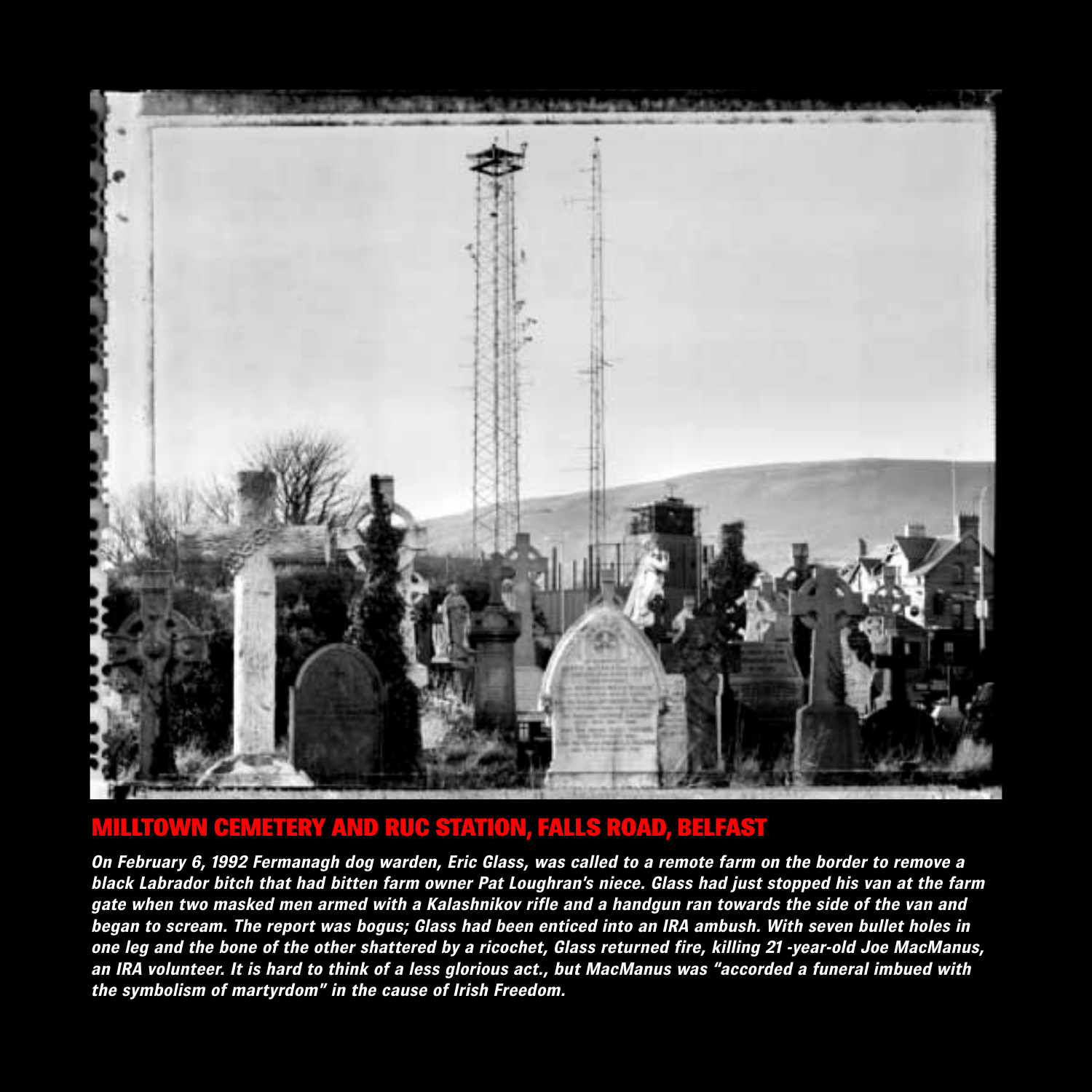

#### BRITISH ARMY FORTRESS, BELEEK, CO.FERMANAGH

Starting as little more than huts perched on flimsy scaffolding structures, the watchtowers developed into much more substantial installations housing sophisticated equipment such as video and still cameras, computers, telescopes, communications aerials and helicopter-refuelling facilities. Although watchtowers were also erected in other border and some city areas, the biggest concentration is in South Armagh. Their genesis lay in the early Army practice of setting up static observation posts (OPs) on high ground to monitor the routes between Crossmaglen and the border.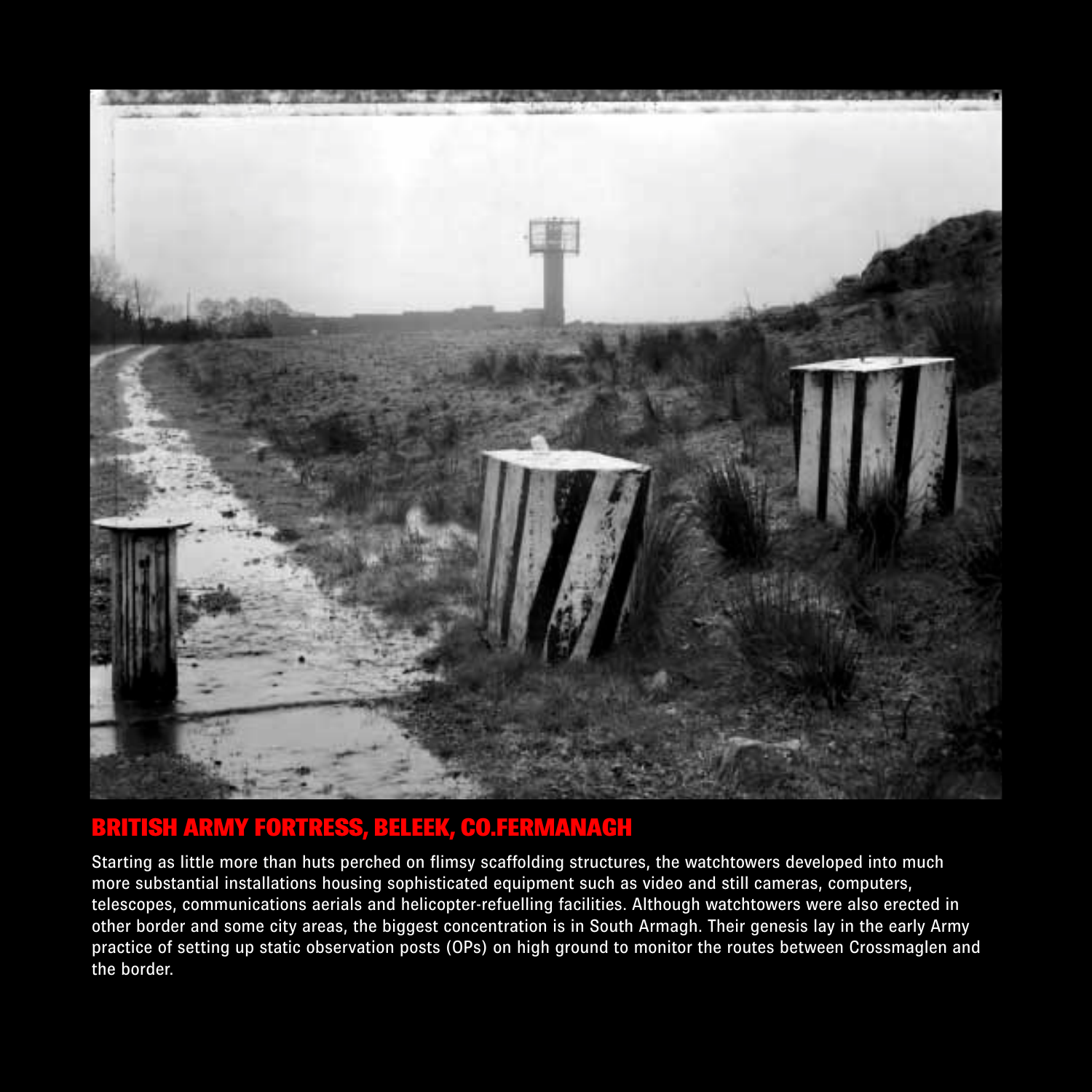

#### BRITISH ARMY FORTRESS, CLIFTONVILLE, CLIFTON PARK AVENUE, BELFAST

"I've been waiting for two years or more Waiting for Major to settle this war You have done nothing to prove you want peace That's why your Army will R.I.P." – (Sniper's Promise signs, Crossmaglen and Mullaghbawn, March 1997)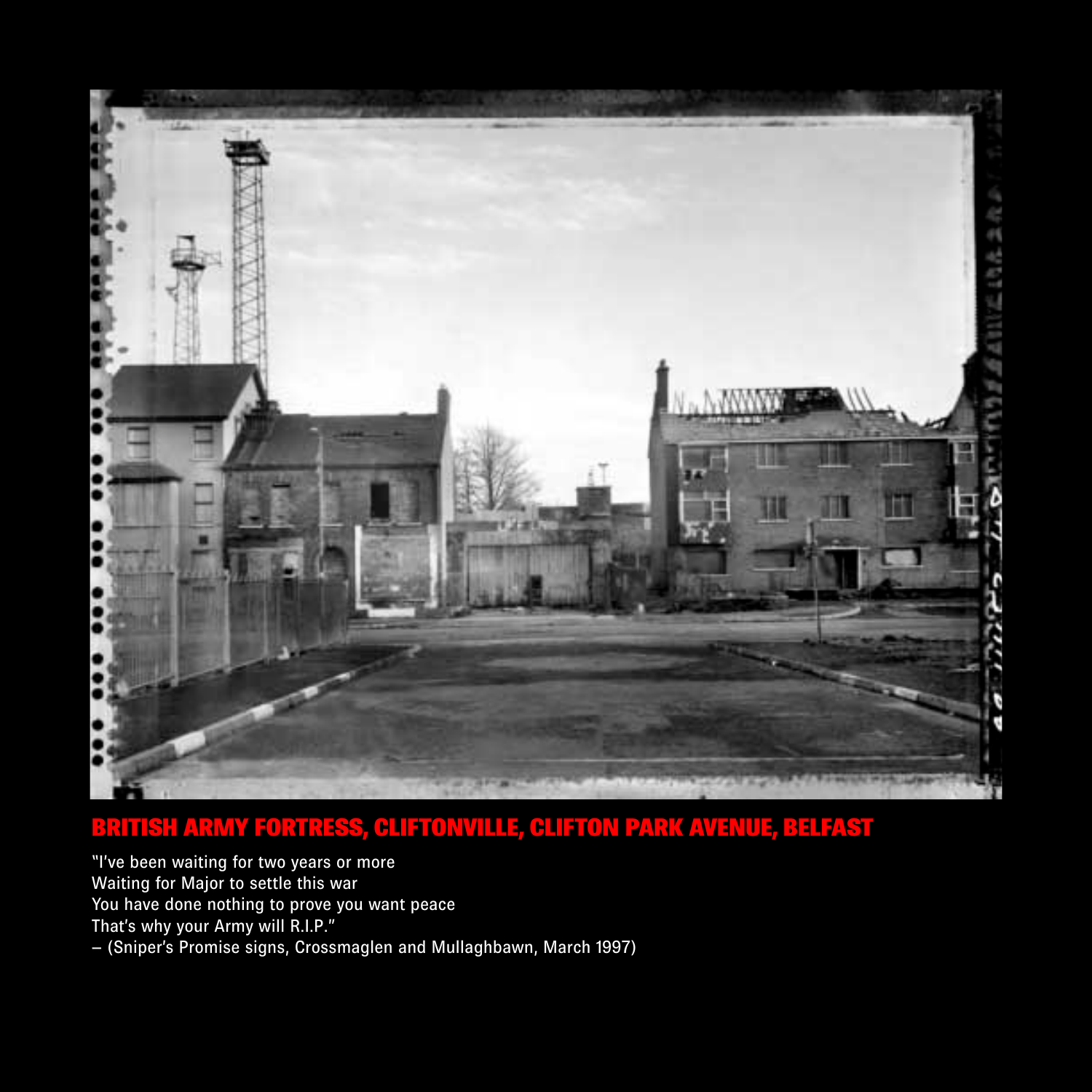

### BRITISH ARMY FORTRESS, NEWTOWNHAMILTON, SOUTH ARMAGH

"From time to time, something like madness takes possession of a district, until it becomes a by-word. Among the districts having attained this unenviable fame was the district of Crossmaglen, in county Armagh."– (Attorney-General, Abraham Brewster, speaking at the Monaghan Assizes, 1853.)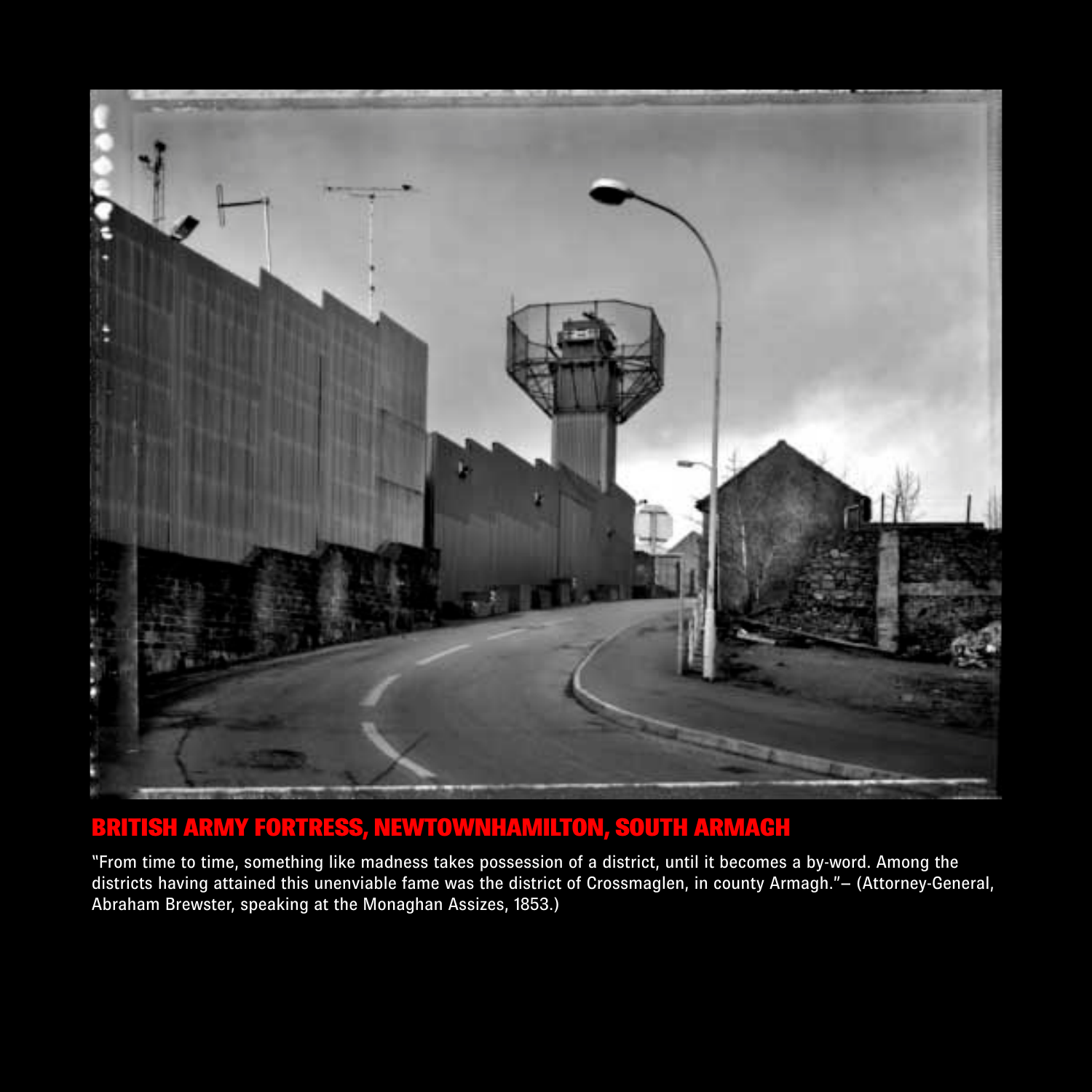

### BRITISH ARMY FORTRESS, FORKHILL, SOUTH ARMAGH

Forkhill Bridge where the Catholic Peter Murphy was hanged on 4th May 1791 for his alleged involvement in a "Defender" attack on Alexander Barclay, brother-in-law of James Dawson, a hated local bailiff.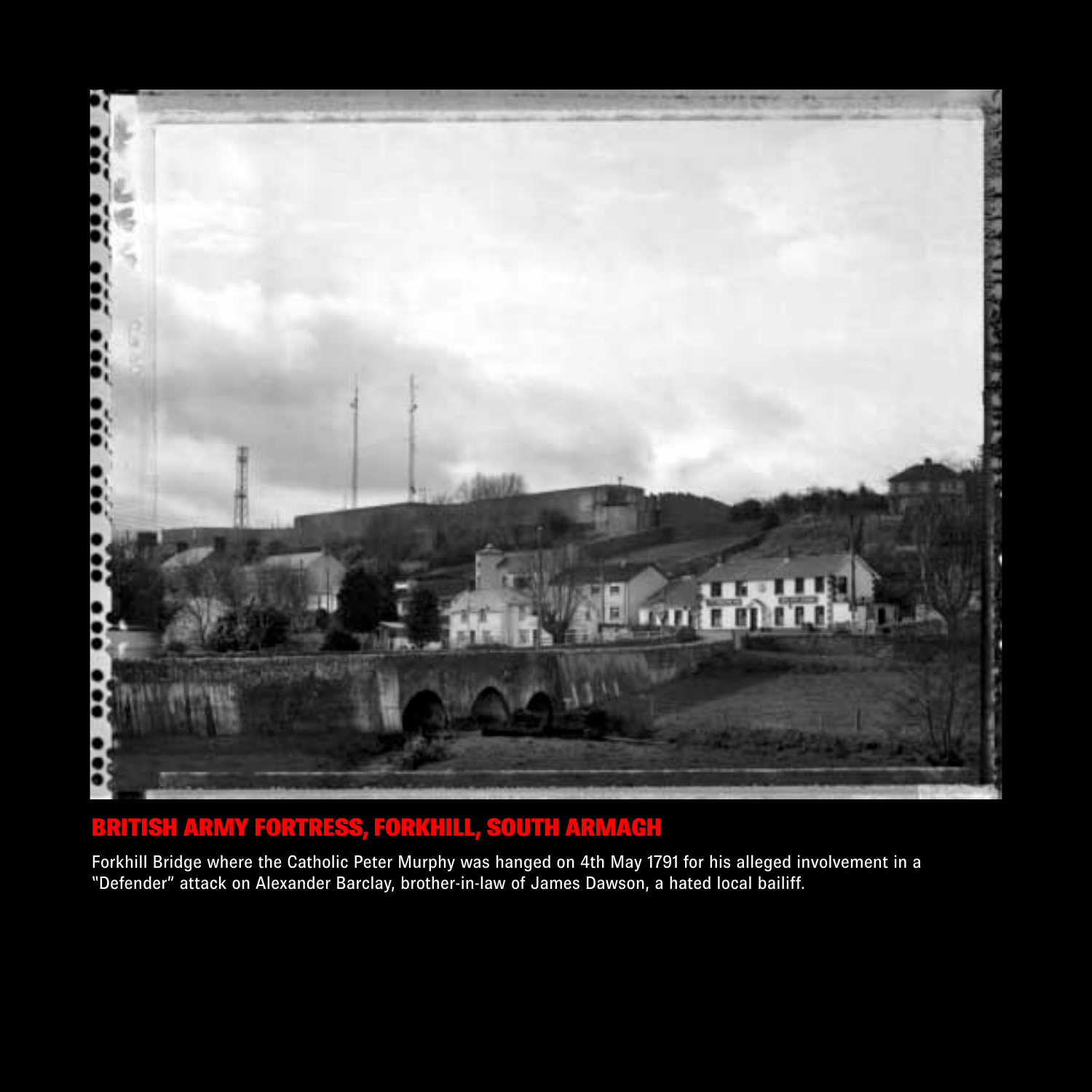

#### BRITISH ARMY FORTRESS, BISHOPS GATE, LONDONDERRY

By the 1550s, the native Irish in the area we now regard as the border between Ulster and the Republic, were judged sufficiently troublesome for Sir Nicholas Bagenal, former marshal of Henry VII's army, to build and 'settle' a fortified town at Newry to prevent incursions into the Pale.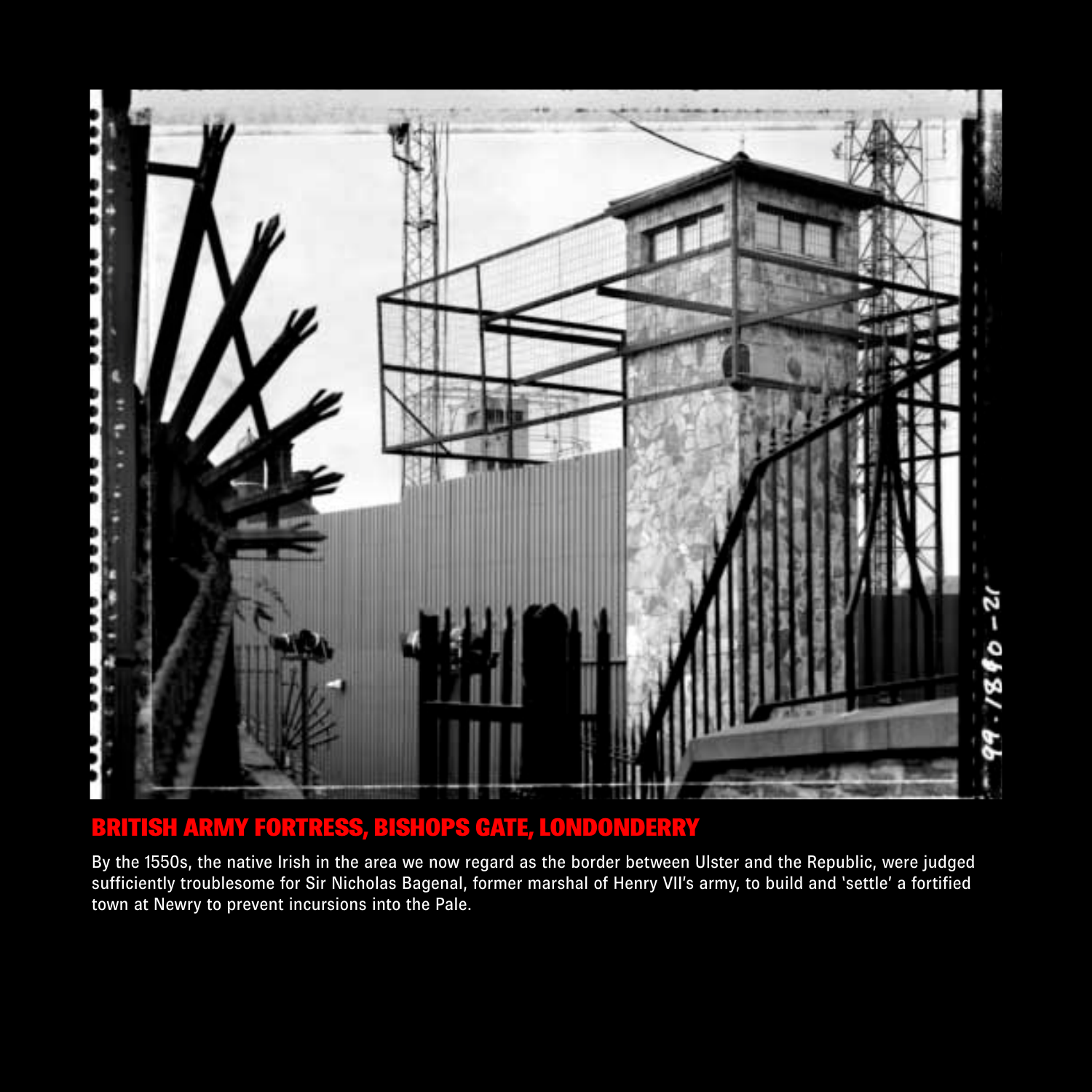

#### RUC POLICE STATION, GROSVENOR ROAD, BELFAST CITY CENTRE, BELFAST

"If I had a magic wand I might like to create a unified state on this island in which people lived harmoniously. But magic wands only exist in fairy tales. In reality there exists on this island groups of people with differing, ultimately irreconcilable, aspirations. Northern Ireland is not peculiar in this respect. The main thing we can reasonably hope for is that the various groups agree to differ without the use of violence. I am happy to see people work for the creation of a United Ireland so long as they do not resort to murder in trying to achieve their ideal. I do not want to see one more death in pursuit of this abstract concept." – (Eamon Collins, former intelligence Officer, South Down Brigade, PIRA. Subsequently executed as an informer by PIRA on 27th Jan 1999)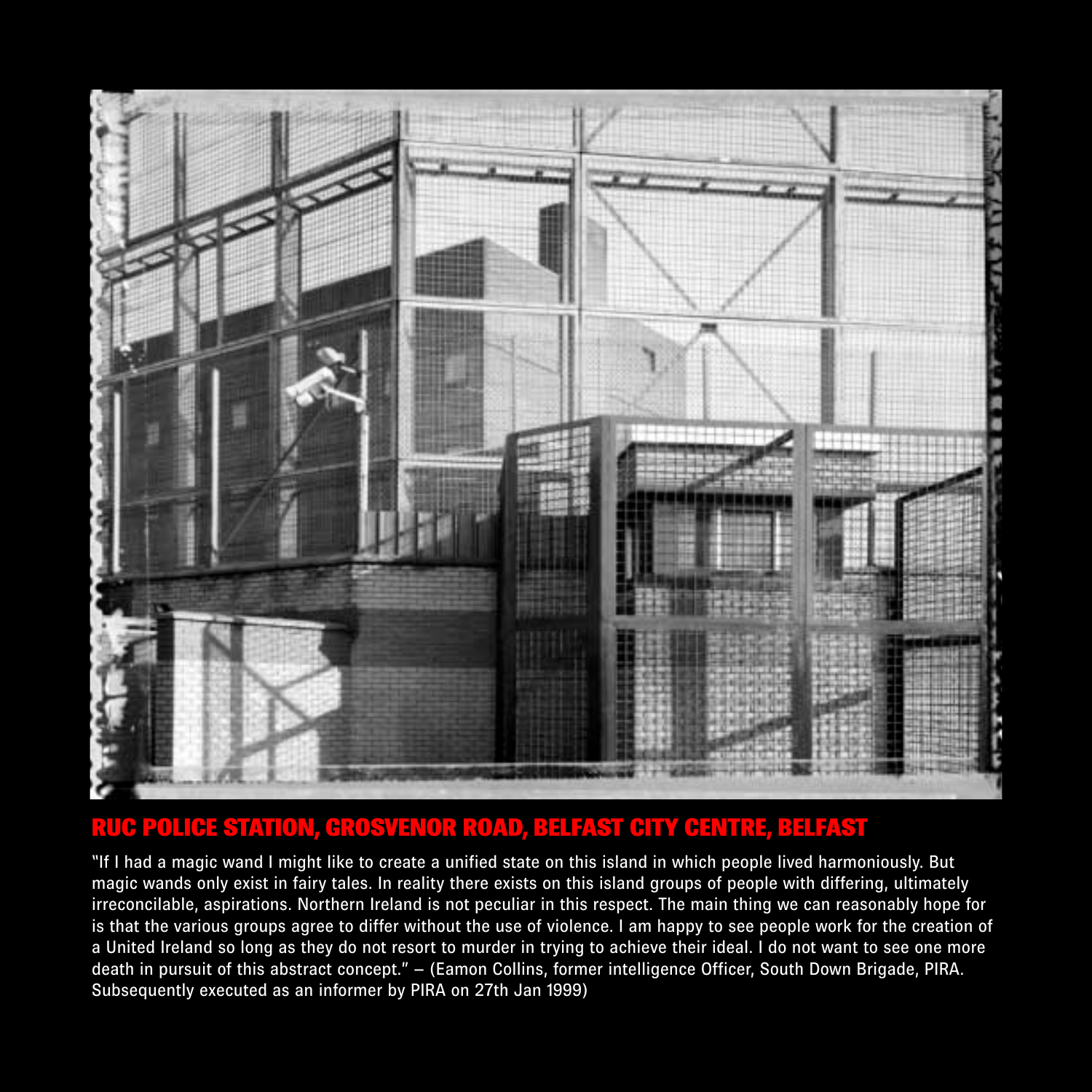

#### BRITISH ARMY FORTRESS, SUGARLOAF HILL, STURGAN BREA, CAMLOUGH, SOUTH ARMAGH.

The main route to the north was through the Gap of the North and much of the land either side was either bog or wood, in contrast to the arable farms of the Norman manors lying in the Country Louth lowlands to the south. Faughart Hill, commanded entry to the Gap and it was here that Cuchulainn had slain 14 men. In May 1999, the graveyard at Faughart was chosen by the IRA as the place to give up the first bodies of "The Disappeared". A new coffin containing the remains of Eamon Molloy, an alleged informer from Belfast who had been shot dead 24 years earlier, was left beneath a holy laurel tree, adorned with religious charms, beside St Brigid's Well.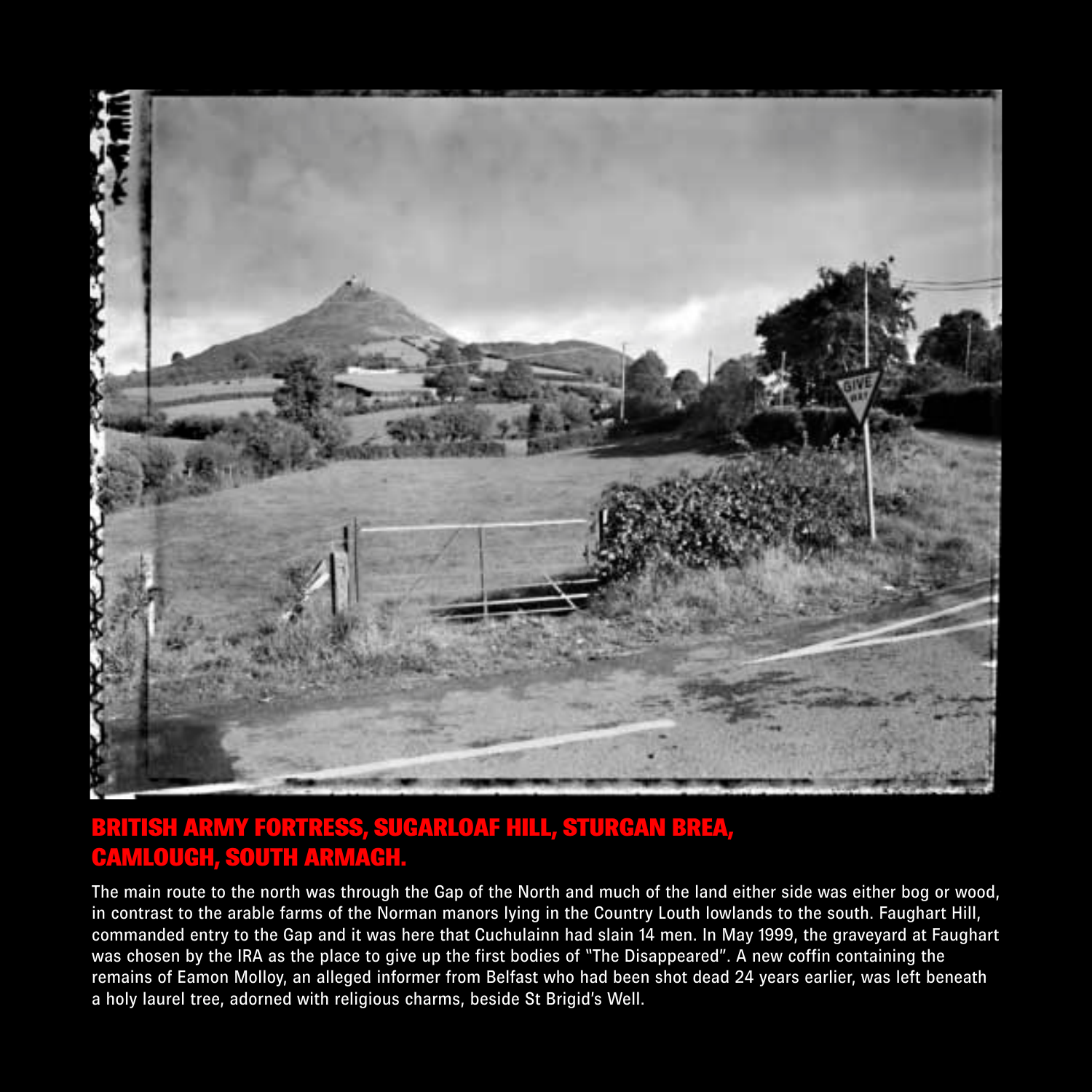## JONATHAN OLLEY

JONATHAN OLLEY was born in 1967 in London, where he studied Fine Art and design at the Chelsea School of Art. After attending a two-year post-graduate course in photography at the Newport School of Documentary Photography in South Wales, he began work as a freelance photographer regularly supplying the national press with news photographs.

Highlights of his career include:

**1990.** Wins Nikon Press Award for photo essay in the Independent newspaper on the men who scale electricity pylons in order to paint them.

**1991-93.** Covers the collapse of the Berlin wall and the

'Velvet Revolution' in Czechoslovakia for the U.K. press. Spends six months living and working in New York City.

**1993.** Joins Network Photographers, a cooperative agency founded in 1981, and begins a project in New Mexico and Nevada, USA, on the atom bomb.

**1994.** Travels to Bosnia, living under siege in Sarajevo, taking news photographs for the Boston Globe, Paris Match, L'Express and The Guardian newspaper. His photoessay on the last Jews of Sarajevo published worldwide.

**1995.** Wins The Observer Hodge Award, Young Photojournalist of the Year, '94 for the photo essay 'The Last Jews of Sarajevo'. Also receives a bursary to complete Atom Bomb project in Hiroshima, Japan.

**1997-98.** Wins two first prizes at the World Press Photo awards: first prize, nature and Environment, for a photo essay on the 'Newbury Bypass' road protest, and first prize, Arts, for one on the Burning Man Festival in Nevada, USA.

**1998.** Olley takes part in a national photographic exhibition by seven of the UK's leading photo-journalists creating a visual record of the National Health Service in its 50th year. Sponsored by Glaxo-Wellcome, HSA, Hays DX, Fujifilm & Network Photographers Ltd.

**1999.** Travels to Macedonia during the refugee crisis and continues work in Kosovo during and after the liberation for the Saturday Telegraph Magazine.

**1999.** Book 'Kosovo' – produced jointly with Sebastao Salgado – is published by Network Photographers and The Partners design agency. 10,000 copies are sold and the money donated to The International Red Cross.

**2000.** Kosovo book wins British D&AD (Design & Art Directors) Award for Olley's photography.

**2001.** Modern Castles of Northern Ireland exhibited at the ICA (Institute of Contemporary Arts) London.

**2001.** Begins colour landscape project 'Between Home & Heaven' on the uninhabited volcanic Island of Surtsey,

> Iceland. Continues to work in Iceland on the 'Fairy Stones', an examination of myth and superstition and its effects on modern Iceland.

> **2001.** Modern Castles of Northern Ireland exhibited at Noorderlicht, Sense of Space, Photofestival Groningen, Netherlands. 2002. Working on a photographic book looking at engineering Nature, taking into account land use management, reclamation, leisure use of the landscape and car culture.

> **2002.** Begins project on British Sea Defences and areas prone to flooding in England & Wales.

> **2002.** Receives bursary from Picture House Centre for Photography, Leicester.

**2002-3.** Teaches courses in PhotoShop and digital workflow to Photojournalism students at The London College of Printing, London. Under Patrick Sutherland.

**2003.** Exhibition 'Canute's Island' opens in Leicester. Work based on the British Sea defences and inundated areas of the British coastline.

**2003.** 'Castles' work collected by the Public Records Office to become part of a collection of contemporary photographs of war for The Imperial War Museum, London.

*Jonathan Olley is represented by Network Photographers Ltd. He may be contacted at jolley@talk21.com*